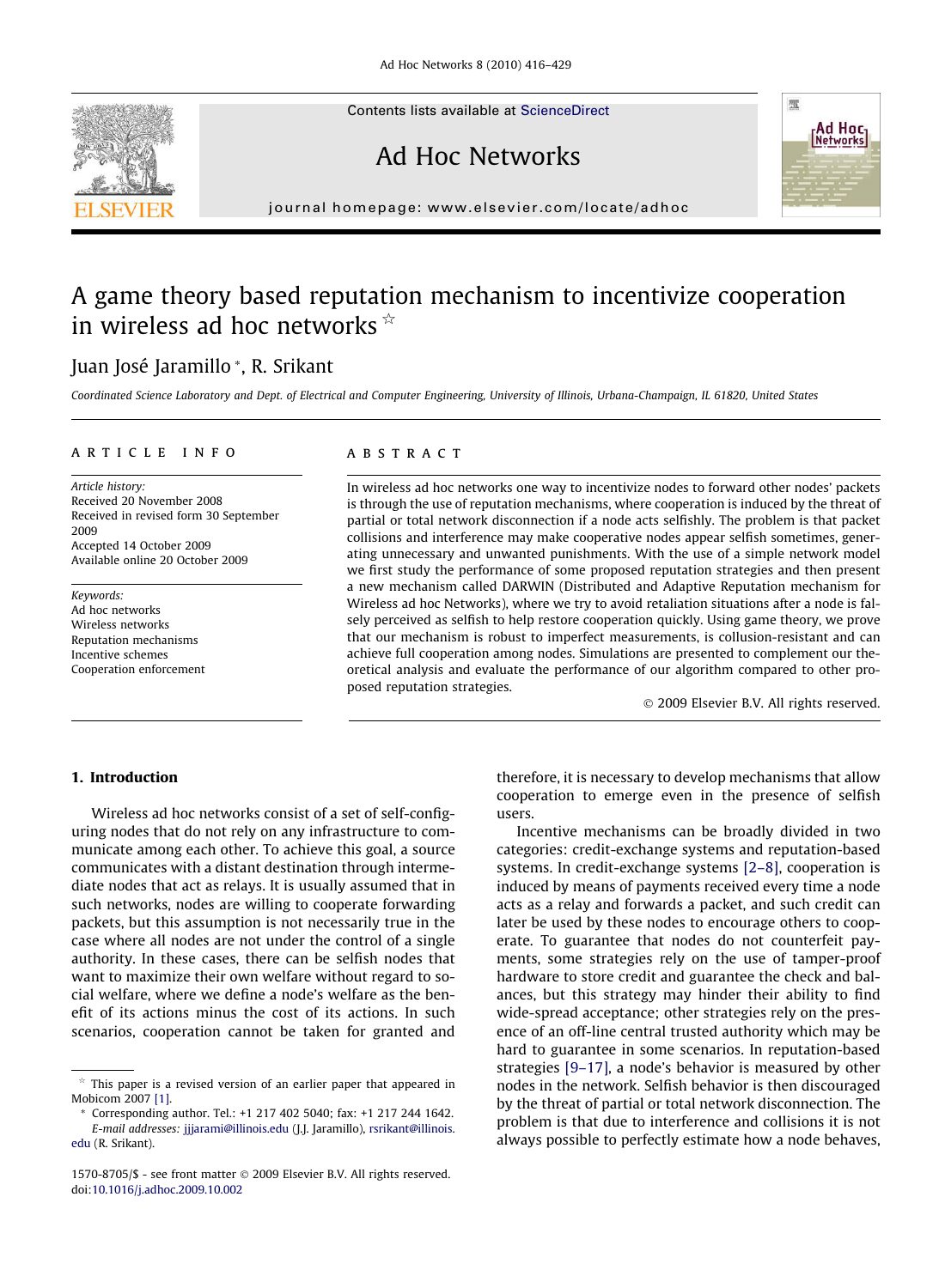so sometimes cooperative nodes are perceived as being selfish and punished accordingly; such scenarios can lead to retaliation situations that may potentially decrease the throughput of cooperative nodes.

The contributions of this paper are twofold: first, we use a simple game-theoretic network model to study the robustness of some previously proposed reputation-based strategies. We show that some strategies are not selfenforcing, meaning that there is an incentive to deviate from the expected behavior, while others punish selfish behavior at the expense of the throughput of cooperative nodes, potentially leading to complete network disconnection due to retaliation. Second, we propose a new strategy called DARWIN (Distributed and Adaptive Reputation mechanism for WIreless ad hoc Networks) that effectively detects and punishes selfish behavior. We derive conditions under which no node can gain from deviating from our strategy, prove that full cooperation can emerge among nodes, and that our scheme is collusion-resistant.

Simulations are also presented to complement the theoretical contributions. Our results show that the throughput achieved with DARWIN is better than any of the other strategies studied, and that DARWIN can be implemented with low overhead.

The rest of the paper is organized as follows. Section 2 introduces some concepts from game theory that are used in this paper. In Section 3 we define the network model which will be used in Section 4 to analyze some of the previously proposed strategies. We introduce our strategy in Section 5, analyze the conditions under which cooperation can emerge, study its performance, and show that it is relatively insensitive to parameter choices. The impact of collusion among nodes is also studied there. Section 6 presents the results of a simulation-based study of DAR-WIN and how it compares to other reputation-based strategies. Section 7 presents an overview of related work. Finally, Section 8 presents the conclusions.

#### 2. Basic game theory concepts

Here we introduce the concepts from game theory [\[18\]](#page--1-0) that are used in this paper. As an illustration, we use a well-known game between two players known as The Prisoners' Dilemma. Both players have two possible pure strategies, Cooperate  $(C)$  or Defect  $(D)$ , and the payoffs they receive for their actions are given in Table 1. Then player  $i$ 's strategy space  $S_i$  is defined to be the set of pure strategies available to it. In this case  $S_i = \{C, D\}$  for  $i = \{1, 2\}$ . A strategy profile is defined to be an element of the product-space of strategy spaces of each player. An example is for player 1 to play D and player 2 to play C.

### Table 1

Payoff matrix of the Prisoners' Dilemma game.

|           | Player 2  |      |        |  |
|-----------|-----------|------|--------|--|
|           | Cooperate |      | Defect |  |
| Player 1  |           |      |        |  |
| Cooperate |           |      | $-1$   |  |
| Defect    |           | $-1$ |        |  |

Definition 1. A Nash equilibrium is a strategy profile having the property that no player can benefit by unilaterally deviating from its strategy.

Such a strategy profile is considered to be self-enforcing. In this example, the Nash equilibrium would be the strategy profile  $s = (D, D)$ . Assume now that this game is repeated infinitely many times, and for each  $k$ , the outcomes of the  $k-1$  preceding plays are observed before the kth stage begins. In this case, the total payoff of the game for player  $i$  is the discounted sum of the stage payoffs. Denoting the stage payoffs by  $u_i^{(k)}$ , the total payoff is given by

$$
U_i=\sum_{k=0}^\infty w^k u_i^{(k)},
$$

where  $w \in (0, 1)$  is the discount factor. The infinitely repeated game can also be interpreted as a repeated game that ends after a random number of repetitions. Under this interpretation, the length of the game is a geometric random variable with mean  $1/(1 - w)$ .

In this game a player's strategy specifies the action it will take at each stage, for each possible history of play through previous stages. In our example a strategy for player 1 could be to cooperate until player 2 defects, and then defect forever. Since both players know the previous history, we can view the game starting at stage k with a given history  $h^k$  as a new game; this is called a subgame of the original game.

Definition 2. For a given set of strategies that are in Nash equilibrium, history  $h^k$  is on the equilibrium path if it can be reached with positive probability if the game is played according to the equilibrium strategies, and is off the equilibrium path otherwise.

Definition 3. A Nash equilibrium is subgame perfect if the player's strategies constitute a Nash equilibrium in every subgame.

Subgame perfection is a stronger concept that eliminates noncredible equilibria, since it analyzes the case when a game is on or off the equilibrium path. This will later help us analyze whether a given reputation scheme is robust enough to handle the case when due to inaccurate measurements nodes appear to be out of their predicted behavior.

Definition 4. A game is continuous at infinity if for each player  $i$  the payoff  $U_i$  satisfies:

$$
\sup_{h,\tilde{h}\text{ s.t. }h^k=\tilde{h}^k}|U_i(h)-U_i(\tilde{h})|\to 0 \text{ as } k\to\infty.
$$

Under this definition, events in the distant future are relatively unimportant. This holds true if the total payoff of the game is the discounted sum of the per-period payoffs  $u_i^{(k)}$ , and the per-period payoffs are uniformly bounded. In our example this holds true since  $u_i^{(k)} \leqslant 2$  for all k.

Lemma 1. One-Stage Deviation Principle In an infinitehorizon multi-stage game with observed actions that is continuous at infinity, strategy profile s is subgame perfect if